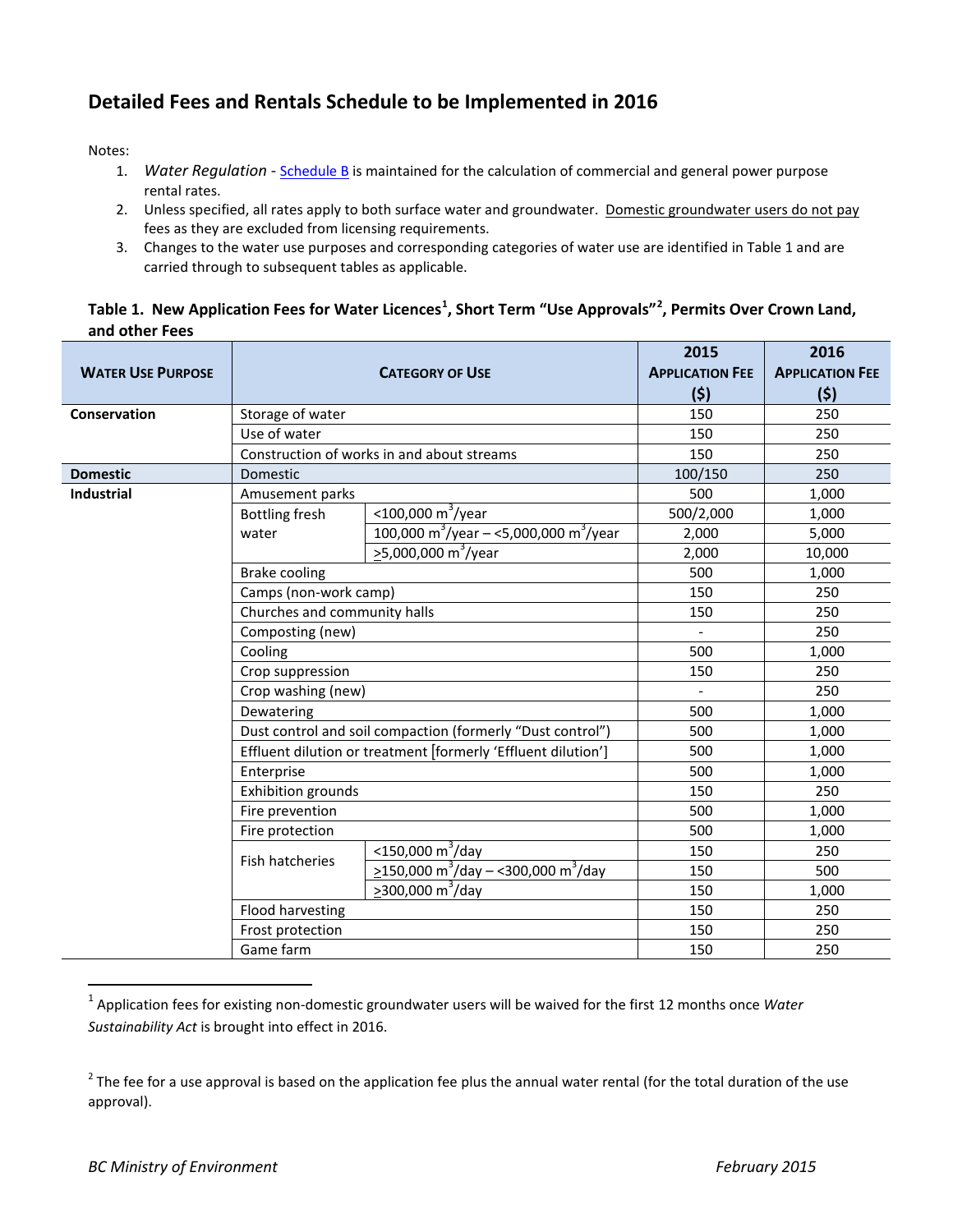|                          |                                            |                                                             | 2015                   | 2016                   |
|--------------------------|--------------------------------------------|-------------------------------------------------------------|------------------------|------------------------|
| <b>WATER USE PURPOSE</b> |                                            | <b>CATEGORY OF USE</b>                                      | <b>APPLICATION FEE</b> | <b>APPLICATION FEE</b> |
|                          |                                            |                                                             | (5)                    | (5)                    |
|                          | Garbage dumps                              |                                                             | 500                    | 1,000                  |
|                          | Greenhouses                                |                                                             | 150                    | 250                    |
|                          | Heat exchangers (industrial or commercial) |                                                             | 500                    | 1,000                  |
|                          | Heat exchangers (residential)              |                                                             | 150                    | 250                    |
|                          | Pesticide/fertilizer application (new)     |                                                             |                        | 1,000                  |
|                          | Hydroseeding (new)                         |                                                             |                        | 1,000                  |
|                          | Ice making                                 |                                                             | 500                    | 1,000                  |
|                          | Institutions                               |                                                             | 150                    | 250                    |
|                          | Kennels                                    |                                                             | 150                    | 250                    |
|                          |                                            | Mining and quarrying equipment (formerly "Mining            | 500                    | 1,000                  |
|                          | Equipment")                                |                                                             |                        |                        |
|                          | <b>Nurseries</b>                           |                                                             | 150                    | 250                    |
|                          | Overburden disposal                        |                                                             | 500                    | 1,000                  |
|                          | Ponds and aquaculture                      |                                                             | 150                    | 250                    |
|                          | Pressure testing and flushing              |                                                             | 500                    | 1,000                  |
|                          | Processing                                 |                                                             | 500                    | 1,000                  |
|                          | <b>Public facilities</b>                   |                                                             | 150                    | 250                    |
|                          | Pulp mills                                 | $<$ 50,000 m <sup>3</sup> /day                              | 10,000                 | 1,000                  |
|                          |                                            | 50,000 m <sup>3</sup> /day - <150,000 m <sup>3</sup> /day   | 10,000                 | 5,000                  |
|                          |                                            | $>150,000 \text{ m}^3/\text{day}$                           | 10,000                 | 10,000                 |
|                          | watering")                                 | Residential watering (formerly "Residential lawn and garden | 150                    | 250                    |
|                          | Road maintenance                           |                                                             | 500                    | 1,000                  |
|                          | Sediment control                           |                                                             | 500                    | 1,000                  |
|                          | Sewage disposal                            |                                                             | 500                    | 1,000                  |
|                          | Shipyard                                   |                                                             | 500                    | 1,000                  |
|                          | Snow making                                |                                                             | 500                    | 1,000                  |
|                          | Stockwatering<br>Swimming pools            |                                                             | 150                    | 250                    |
|                          |                                            |                                                             | 150                    | 250                    |
|                          |                                            | Truck and equipment washing (formerly "truck washing")      | 500                    | 1,000                  |
|                          | Tunneling and well drilling                |                                                             | 500                    | 1,000                  |
|                          | Washing intake screens                     |                                                             | 500                    | 1,000                  |
|                          | similar                                    | Watering of golf courses, ornamental gardens, parks or      | 150                    | 250                    |
|                          | Wharves                                    |                                                             | 500                    | 1,000                  |
|                          | Work camps                                 |                                                             | 150                    | 250                    |
| <b>Irrigation</b>        |                                            | Water conveyed by a local authority for irrigation purpose  | 400                    | 500                    |
|                          |                                            | <250,000 $m^3$ /year                                        | 100                    | 250                    |
|                          | Private irrigation                         | 250,000 m <sup>3</sup> /year $-$ <1,000,000<br>$m^3$ /year  | 400                    | 500                    |
|                          |                                            | $\geq 1,000,000 \text{ m}^3/\text{year}$                    | 400                    | 1,000                  |
| <b>Land Improvement</b>  | Land improvement - general                 |                                                             | 150                    | 250                    |
|                          | Land improvement - industrial (new)        |                                                             | 150                    | 500                    |
| <b>Mineralized Water</b> | Commercial bathing pools                   |                                                             | 500                    | 1,000                  |
|                          | <b>Bottling and</b>                        | <100,000 $m^3$ /year                                        | 500                    | 1,000                  |
|                          | commercial<br>distribution                 | 100,000 m <sup>3</sup> /year $-$ <5,000,000<br>$m^3$ /year  | 500                    | 5,000                  |
|                          |                                            | $\geq$ 5,000,000 m <sup>3</sup> /year                       | 500                    | 10,000                 |
| <b>Mining</b>            | Hydraulic mining                           | $\frac{1}{2}$ <0.015 m <sup>3</sup> /second                 | 5,000                  | 500                    |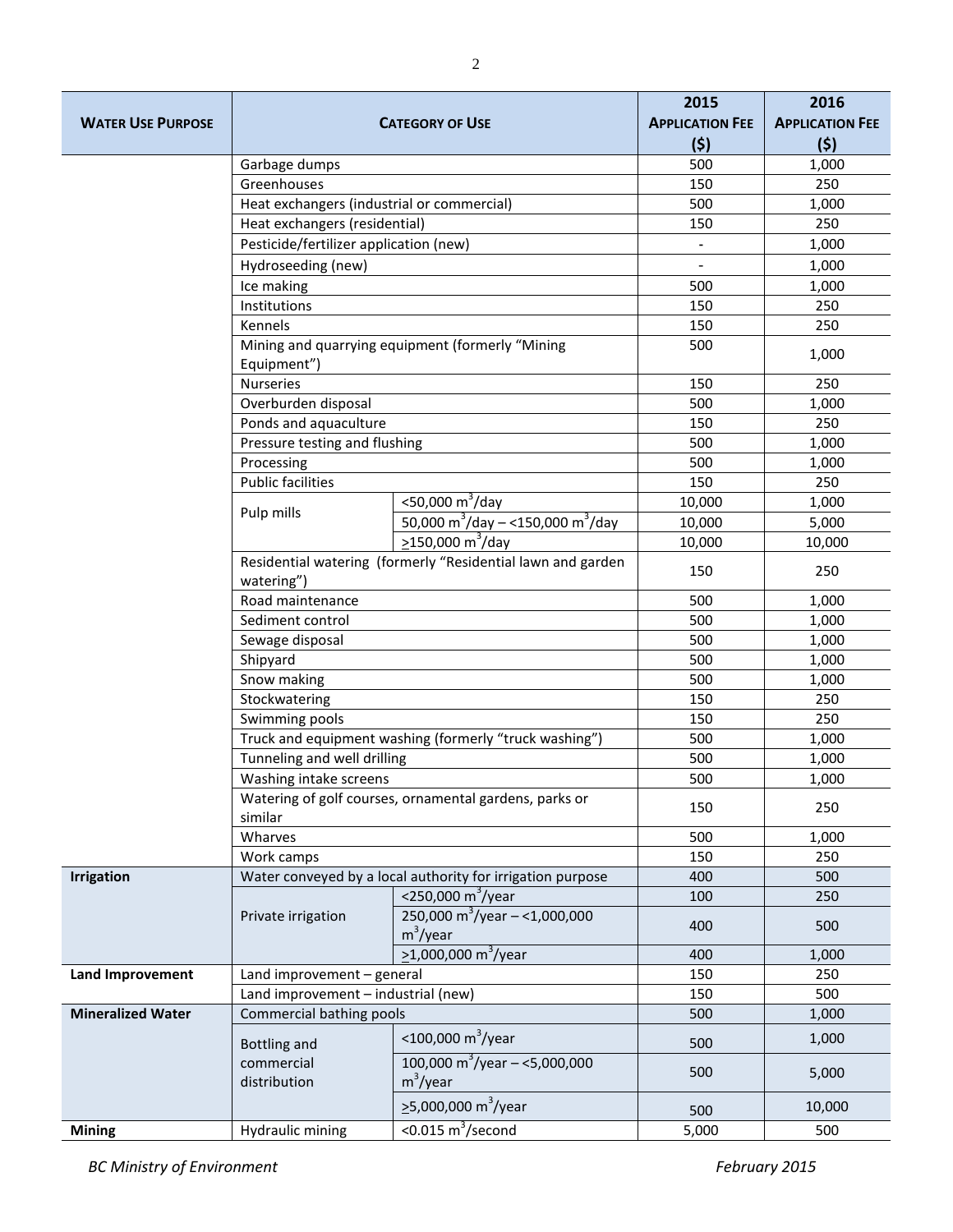|                                      | <b>CATEGORY OF USE</b>                                                            |                                                                      | 2015                     | 2016                   |
|--------------------------------------|-----------------------------------------------------------------------------------|----------------------------------------------------------------------|--------------------------|------------------------|
| <b>WATER USE PURPOSE</b>             |                                                                                   |                                                                      | <b>APPLICATION FEE</b>   | <b>APPLICATION FEE</b> |
|                                      |                                                                                   |                                                                      | (5)                      | (5)                    |
|                                      |                                                                                   | $\geq$ 0.015 m <sup>3</sup> /second                                  | 5,000                    | 1,000                  |
|                                      | Placer mining                                                                     | < $0.015 \text{ m}^3$ /second                                        | 500                      | 500                    |
|                                      |                                                                                   | $\geq 0.015 \text{ m}^3/\text{second}$                               | 500                      | 1,000                  |
|                                      | Processing ore                                                                    | $<$ 500 m $\frac{3}{day}$                                            | 5,000                    | 1,000                  |
|                                      |                                                                                   | 500 m <sup>3</sup> day - <5,000 m <sup>3</sup> /day                  | 5,000                    | 5,000                  |
|                                      |                                                                                   | $\ge$ 5,000 m <sup>3</sup> /day                                      | 5,000                    | 10,000                 |
|                                      | Washing coal                                                                      | $<$ 500 m <sup>3</sup> /day                                          | 5,000                    | 1,000                  |
|                                      |                                                                                   | 500 m <sup>3</sup> /day - <5,000 m <sup>3</sup> /day                 | 5,000                    | 5,000                  |
|                                      |                                                                                   | $\ge$ 5,000 m <sup>3</sup> /day                                      | 5,000                    | 10,000                 |
| <b>Oil and Gas (formerly</b>         | Oil field injection                                                               | $<$ 500 m <sup>3</sup> /day                                          | 500                      | 1,000                  |
| "Oil field injection"                |                                                                                   | 500 m <sup>3</sup> /day - <5,000m <sup>3</sup> /day                  | 500                      | 5,000                  |
| under Industrial Water               |                                                                                   | $\ge$ 5,000 m <sup>3</sup> /day                                      | 500                      | 10,000                 |
| <b>Use Purpose)</b>                  | <b>Hydraulic fracturing</b>                                                       | $<$ 500 m <sup>3</sup> /day                                          | $\overline{\phantom{a}}$ | 1,000                  |
|                                      |                                                                                   | 500m <sup>3</sup> /day - <5,000 m <sup>3</sup> /day                  | $\overline{\phantom{a}}$ | 5,000                  |
|                                      |                                                                                   | $>5,000 \text{ m}^3/\text{day}$                                      | $\overline{\phantom{a}}$ | 10,000                 |
|                                      | Drilling                                                                          |                                                                      | $\overline{\phantom{a}}$ | 1,000                  |
| <b>Power</b>                         | Residential                                                                       |                                                                      | 100                      | 250                    |
|                                      |                                                                                   | <30,000 $m^3$ stored                                                 | 150                      | 250                    |
| <b>Storage</b>                       | Stream storage                                                                    | 30,000 m <sup>3</sup> stored $-$ <1,250,000 m <sup>3</sup><br>stored | 150/400                  | 500                    |
|                                      |                                                                                   | $\geq$ 1,250,000 m <sup>3</sup> stored                               | 2,000                    | 5,000                  |
|                                      |                                                                                   | $<$ 30,000 m <sup>3</sup> stored                                     |                          | 250                    |
|                                      |                                                                                   | 30,000 m <sup>3</sup> stored $-$ <1,250,0000 m <sup>3</sup>          |                          |                        |
|                                      | Aquifer storage (new)                                                             | stored                                                               |                          | 500                    |
|                                      |                                                                                   | $\geq$ 1,250,000 m <sup>3</sup> stored                               | $\overline{\phantom{a}}$ | 5,000                  |
| Waterworks                           | Water conveyed by a                                                               | <100,000 m <sup>3</sup> /year                                        | 500                      | 1,000                  |
|                                      | local authority and<br>used for waterworks                                        | 100,000 m <sup>3</sup> /year $-$ <5,000,000<br>$m^3$ /year           | 2,000                    | 5,000                  |
|                                      | purpose                                                                           | $\ge$ 5,000,000 m <sup>3</sup> /year                                 | 10,000                   | 10,000                 |
|                                      | Water conveyed for waterworks purpose by a person other<br>than a local authority |                                                                      | 500                      | 1,000                  |
|                                      |                                                                                   | $<$ 15,000 m <sup>3</sup> /year                                      | $\overline{\phantom{a}}$ | 1,000                  |
|                                      | Water sales (new)                                                                 | 15,000 m <sup>3</sup> /year - <50,000 m <sup>3</sup> /year           | $\overline{\phantom{a}}$ | 5,000                  |
|                                      |                                                                                   | $>50,000 \text{ m}^3$ /year                                          |                          | 10,000                 |
|                                      | Water delivery                                                                    |                                                                      | 500                      | 1,000                  |
| <b>Permits over crown</b>            | Affecting <0.5 hectare (ha)                                                       |                                                                      | 100                      | 250                    |
| land                                 | Affecting 0.5 ha - < 50 ha                                                        |                                                                      | 500                      | 500                    |
|                                      | Affecting > 50 ha                                                                 |                                                                      | 2,000                    | 5,000                  |
| <b>Drilling Authorizations (new)</b> |                                                                                   |                                                                      |                          | 250                    |
| <b>Change Approval</b>               |                                                                                   |                                                                      | 130                      | 250                    |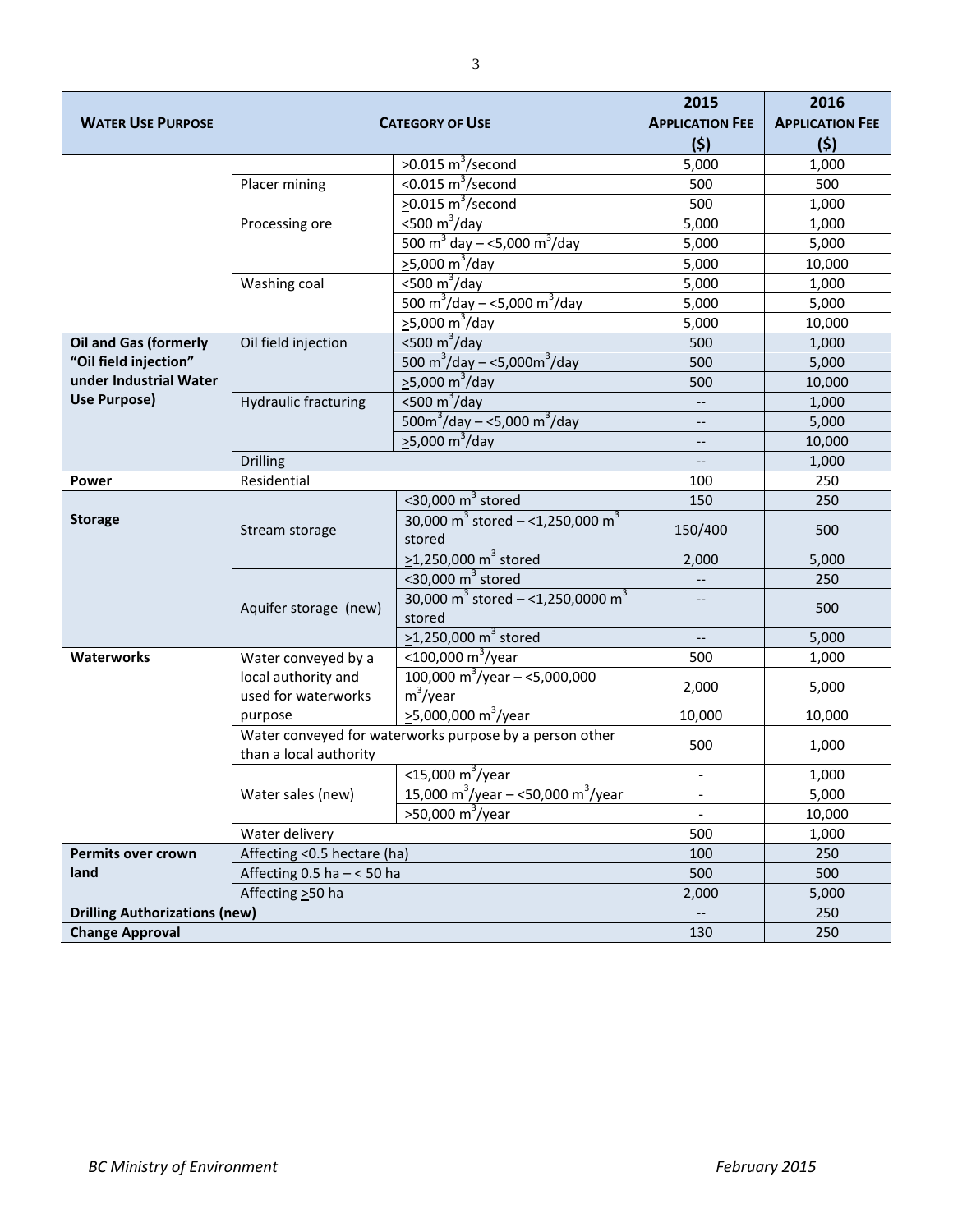## **Table 2. Annual Water Rentals for Water Licences, Short Term "Use Approvals" and Permits Over Crown Land**

• Unless otherwise specified, the annual rental is the greater of the minimum annual rental or the annual rental calculated using the volume based rental rate

| calculated dolling the volume based refitairmate<br><b>WATER USE</b><br><b>PURPOSE</b> | <b>CATEGORY OF USE</b>                     |                          | <b>MINIMUM ANNUAL</b><br><b>RENTAL</b> (\$)<br>2015<br>2016 |                          | <b>VOLUME BASED RENTAL</b><br>$(\frac{2}{3}/1,000 m3 unless$<br>otherwise specified)<br>2015<br>2016 |  |
|----------------------------------------------------------------------------------------|--------------------------------------------|--------------------------|-------------------------------------------------------------|--------------------------|------------------------------------------------------------------------------------------------------|--|
| Conservation                                                                           | Storage of water                           | 25                       | 25                                                          | 25 (flat)                | 25 (flat)                                                                                            |  |
|                                                                                        | Use of water                               | 25                       | 25                                                          | 0.01                     | 0.02                                                                                                 |  |
|                                                                                        | Construction of works in and about streams | 25                       | 25                                                          | 25 (flat)                | 25 (flat)                                                                                            |  |
| <b>Domestic</b>                                                                        | Domestic                                   | 25                       | 50                                                          | 0.60                     | 2.25                                                                                                 |  |
| Industrial                                                                             | Amusement parks                            | 100                      | 200                                                         | 0.85                     | 2.25                                                                                                 |  |
|                                                                                        | Bottling fresh water                       | 100                      | 200                                                         | 0.85                     | 2.25                                                                                                 |  |
|                                                                                        | <b>Brake cooling</b>                       | 100                      | 200                                                         | 0.85                     | 2.25                                                                                                 |  |
|                                                                                        | Camps (non-work camp)                      | 25                       | 50                                                          | 0.60                     | 2.25                                                                                                 |  |
|                                                                                        | Churches and community halls               | 25                       | 50                                                          | 0.60                     | 2.25                                                                                                 |  |
|                                                                                        | Composting                                 | $\overline{\phantom{a}}$ | 50                                                          |                          | 0.85                                                                                                 |  |
|                                                                                        | Cooling                                    | 100                      | 200                                                         | 0.85                     | 1.30                                                                                                 |  |
|                                                                                        | Crop suppression                           | 25                       | 50                                                          | 0.60                     | 0.85                                                                                                 |  |
|                                                                                        | Crop washing                               | $\overline{\phantom{a}}$ | 50                                                          |                          | 0.85                                                                                                 |  |
|                                                                                        | Dewatering                                 | 100                      | 200                                                         | 100 (flat)               | 200 (flat)                                                                                           |  |
|                                                                                        | Dust control and soil compaction           | 100                      | 200                                                         | 0.85                     | 2.25                                                                                                 |  |
|                                                                                        | Effluent dilution or treatment             | 100                      | 200                                                         | 0.85                     | 2.25                                                                                                 |  |
|                                                                                        | Enterprise                                 | 100                      | 200                                                         | 0.85                     | 2.25                                                                                                 |  |
|                                                                                        | <b>Exhibition grounds</b>                  | 25                       | 50                                                          | 0.60                     | 2.25                                                                                                 |  |
|                                                                                        | Fire prevention                            | 100                      | 200                                                         | 0.85                     | 2.25                                                                                                 |  |
|                                                                                        | Fire protection                            | 100                      | 200                                                         | 100 (flat)               | 200 (flat)                                                                                           |  |
|                                                                                        | Fish hatcheries                            | 100                      | 200                                                         | 0.08                     | 0.11                                                                                                 |  |
|                                                                                        | Flood harvesting                           | 25                       | 50                                                          | 0.60                     | 0.85                                                                                                 |  |
|                                                                                        | Frost protection                           | 25                       | 50                                                          | 0.60                     | 0.85                                                                                                 |  |
|                                                                                        | Game farm                                  | 25                       | 50                                                          | 0.60                     | 0.85                                                                                                 |  |
|                                                                                        | Garbage dumps                              | 100                      | 200                                                         | 0.85                     | 2.25                                                                                                 |  |
|                                                                                        | Greenhouses                                | 25                       | 50                                                          | 0.60                     | 0.85                                                                                                 |  |
|                                                                                        | Heat exchangers (industrial or commercial) | 100                      | 200                                                         | 0.85                     | 2.25                                                                                                 |  |
|                                                                                        | Heat exchangers (residential)              | 25                       | 50                                                          | 0.60                     | 2.25                                                                                                 |  |
|                                                                                        | Pesticide/fertilizer application           | $\overline{\phantom{a}}$ | 200                                                         | $-$                      | 2.25                                                                                                 |  |
|                                                                                        | Hydroseeding                               | $\overline{\phantom{a}}$ | 200                                                         | $\overline{\phantom{a}}$ | 2.25                                                                                                 |  |
|                                                                                        | Ice making                                 | 100                      | 200                                                         | 0.85                     | 2.25                                                                                                 |  |
|                                                                                        | Institutions                               | 25                       | 50                                                          | 0.60                     | 2.25                                                                                                 |  |
|                                                                                        | Kennels                                    | 25                       | 50                                                          | 0.60                     | 0.85                                                                                                 |  |
|                                                                                        | Mining and quarrying equipment             | 100                      | 200                                                         | 1.10                     | 2.25                                                                                                 |  |
|                                                                                        | Nurseries                                  | 25                       | 50                                                          | 0.60                     | 0.85                                                                                                 |  |
|                                                                                        | Overburden disposal                        | 100                      | 200                                                         | 100 (flat)               | 200 (flat)                                                                                           |  |
|                                                                                        | Ponds and aquaculture                      | 25                       | 50                                                          | 25 (flat)                | 50 (flat)                                                                                            |  |
|                                                                                        | Pressure testing and flushing              | 100                      | 200                                                         | 1.10                     | 2.25                                                                                                 |  |
|                                                                                        | Processing                                 | 100                      | 200                                                         | 0.85                     | 2.25                                                                                                 |  |
|                                                                                        | <b>Public facilities</b>                   | 25                       | 50                                                          | 0.60                     | 2.25                                                                                                 |  |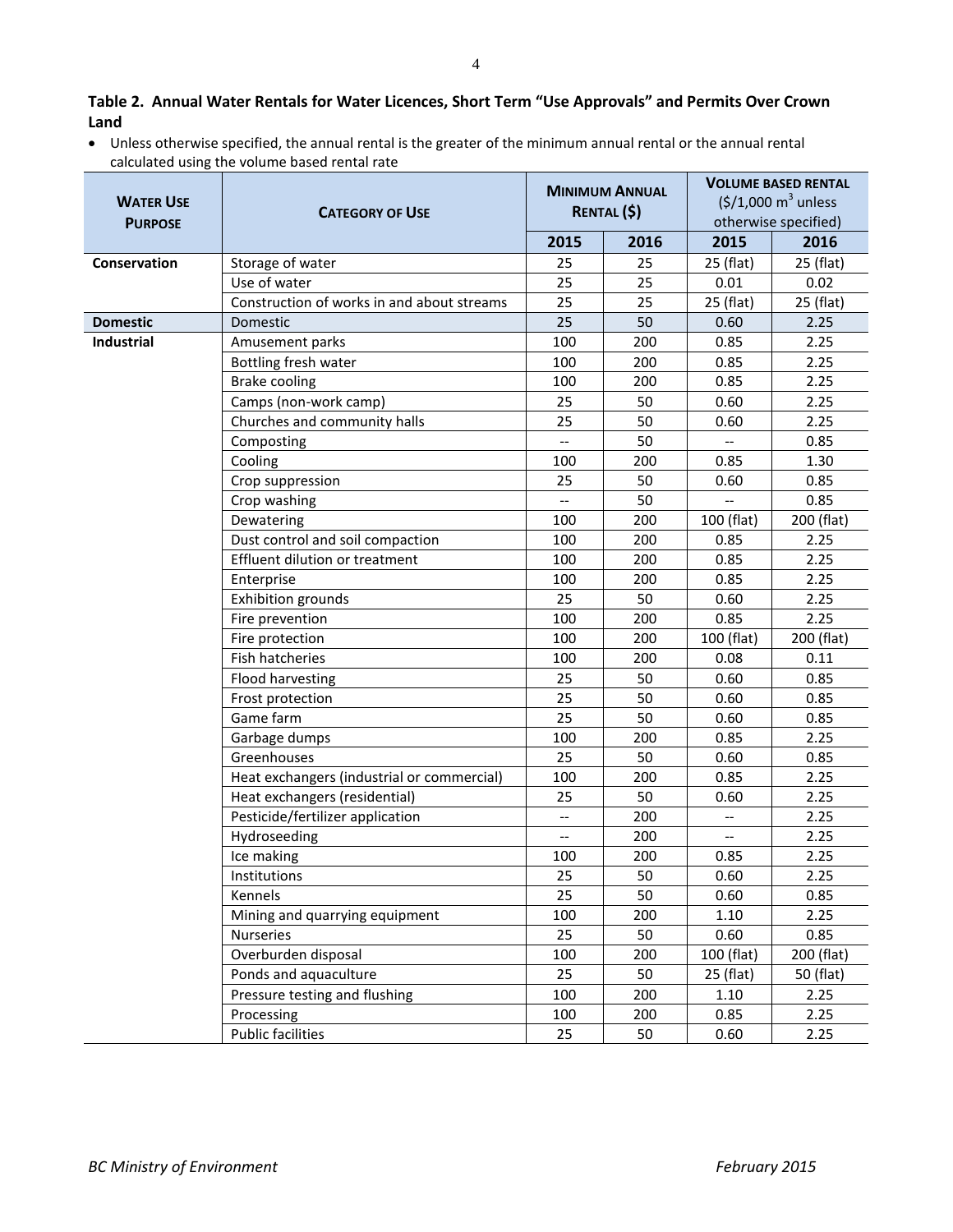| <b>WATER USE</b><br><b>CATEGORY OF USE</b><br><b>PURPOSE</b> |                                                                                   |                          | <b>MINIMUM ANNUAL</b><br>RENTAL (\$) |                          | <b>VOLUME BASED RENTAL</b><br>$(\frac{2}{3}/1,000 \text{ m}^3 \text{ unless})$<br>otherwise specified) |  |
|--------------------------------------------------------------|-----------------------------------------------------------------------------------|--------------------------|--------------------------------------|--------------------------|--------------------------------------------------------------------------------------------------------|--|
|                                                              |                                                                                   | 2015                     | 2016                                 | 2015                     | 2016                                                                                                   |  |
|                                                              | Pulp mills                                                                        | 100                      | 200                                  | 0.85                     | 1.30 (use) <sup>3</sup> ,<br>0.85<br>(capacity)                                                        |  |
|                                                              | Residential watering                                                              | 25                       | 50                                   | 0.60                     | 0.85                                                                                                   |  |
|                                                              | River improvement                                                                 | 100                      | 200                                  | 100 (flat)               | 200 (flat)                                                                                             |  |
|                                                              | Road maintenance                                                                  | 100                      | 200                                  | 0.85                     | 2.25                                                                                                   |  |
|                                                              | Sediment control                                                                  | 100                      | 200                                  | 100 (flat)               | 200 (flat)                                                                                             |  |
|                                                              | Sewage disposal                                                                   | 100                      | 200                                  | 0.85                     | 2.25                                                                                                   |  |
|                                                              | Shipyard                                                                          | 100                      | 200                                  | 0.85                     | 2.25                                                                                                   |  |
|                                                              | Snow making                                                                       | 100                      | 200                                  | 0.85                     | 2.25                                                                                                   |  |
|                                                              | Stockwatering                                                                     | 25                       | 50                                   | 0.60                     | 0.85                                                                                                   |  |
|                                                              | Swimming pools                                                                    | 25                       | 50                                   | 25 (flat)                | 50 (flat)                                                                                              |  |
|                                                              | Truck and equipment washing                                                       | 100                      | 200                                  | 0.85                     | 2.25                                                                                                   |  |
|                                                              | Tunneling and well drilling                                                       | 100                      | 200                                  | 0.85                     | 2.25                                                                                                   |  |
|                                                              | Washing intake screens                                                            | 100                      | 200                                  | 0.85                     | 2.25                                                                                                   |  |
|                                                              | Watering of golf courses, ornamental<br>gardens, parks or similar                 | 25                       | 50                                   | 0.60                     | 0.85                                                                                                   |  |
|                                                              | Wharves                                                                           | 100                      | 200                                  | 0.85                     | 2.25                                                                                                   |  |
|                                                              | Work camps                                                                        | 25                       | 50                                   | 0.60                     | 2.25                                                                                                   |  |
| <b>Irrigation</b>                                            | Water conveyed by a local authority for<br>irrigation purpose                     | 25                       | 50                                   | 0.60                     | 0.85                                                                                                   |  |
|                                                              | Private irrigation                                                                | 25                       | 50                                   | 0.60                     | 0.85                                                                                                   |  |
| Land                                                         | Land improvement - general                                                        | 25                       | 50                                   | 25 (flat)                | 50 (flat)                                                                                              |  |
| Improvement                                                  | Land improvement - industrial                                                     | 25                       | 50                                   | 25 (flat)                | 50 (flat)                                                                                              |  |
| <b>Mineralized Water</b>                                     | Commercial bathing pools                                                          | 100                      | 200                                  | 0.85                     | 2.25                                                                                                   |  |
|                                                              | Bottling or commercial distribution                                               | 100                      | 200                                  | 0.85                     | 2.25                                                                                                   |  |
| <b>Mining</b>                                                | <b>Hydraulic mining</b>                                                           | 100                      | 200                                  | 0.065                    | 1.30                                                                                                   |  |
|                                                              | Placer mining                                                                     | 100                      | 200                                  | 0.45                     | 1.30                                                                                                   |  |
|                                                              | Processing Ore                                                                    | 100                      | 200                                  | 1.10                     | 2.25                                                                                                   |  |
|                                                              | <b>Washing Coal</b>                                                               | 100                      | 200                                  | 1.10                     | 2.25                                                                                                   |  |
| <b>Oil and Gas</b>                                           | Oil field injection                                                               | 100                      | 200                                  | 1.10                     | 2.25                                                                                                   |  |
|                                                              | Oil field injection - deep saline groundwater                                     | --                       | 0                                    | $-\!$                    | 0                                                                                                      |  |
|                                                              | <b>Hydraulic fracturing</b>                                                       | $--$                     | 200                                  | $-$                      | 2.25                                                                                                   |  |
|                                                              | Hydraulic fracturing - deep saline                                                |                          | $\mathbf 0$                          | --                       | $\mathbf 0$                                                                                            |  |
|                                                              | groundwater                                                                       |                          |                                      |                          |                                                                                                        |  |
|                                                              | <b>Drilling</b>                                                                   | $\overline{\phantom{a}}$ | 200                                  | $\overline{\phantom{a}}$ | 2.25                                                                                                   |  |
| <b>Power</b>                                                 | Residential                                                                       | 100                      | 200                                  | 0.01                     | 0.02                                                                                                   |  |
| <b>Storage</b>                                               | <b>Stream Storage</b>                                                             | 25                       | 25                                   | 0.01                     | 0.02                                                                                                   |  |
|                                                              | Aquifer storage                                                                   | $\overline{\phantom{a}}$ | 25                                   |                          | 0.02                                                                                                   |  |
| Waterworks                                                   | Water conveyed by a local authority and<br>used for waterworks purpose            | 100                      | 200/water<br>system                  | 1.10                     | 2.25                                                                                                   |  |
|                                                              | Water conveyed for waterworks purpose by<br>a person other than a local authority | 100                      | 200                                  | 1.10                     | 2.25                                                                                                   |  |
|                                                              | Bulk shipment by marine transport                                                 | 100                      | 200                                  | 1.10                     | 2.25                                                                                                   |  |
|                                                              | Water sales                                                                       |                          | 200                                  |                          | 2.25                                                                                                   |  |
|                                                              | Water delivery                                                                    | 100                      | 200                                  | 1.10                     | 2.25                                                                                                   |  |

<span id="page-4-0"></span><sup>&</sup>lt;sup>3</sup> For pulp mills, the use charge is for water actually used, the capacity charge is for water that is licensed, but not used (i.e., it is not available to allocate to other users).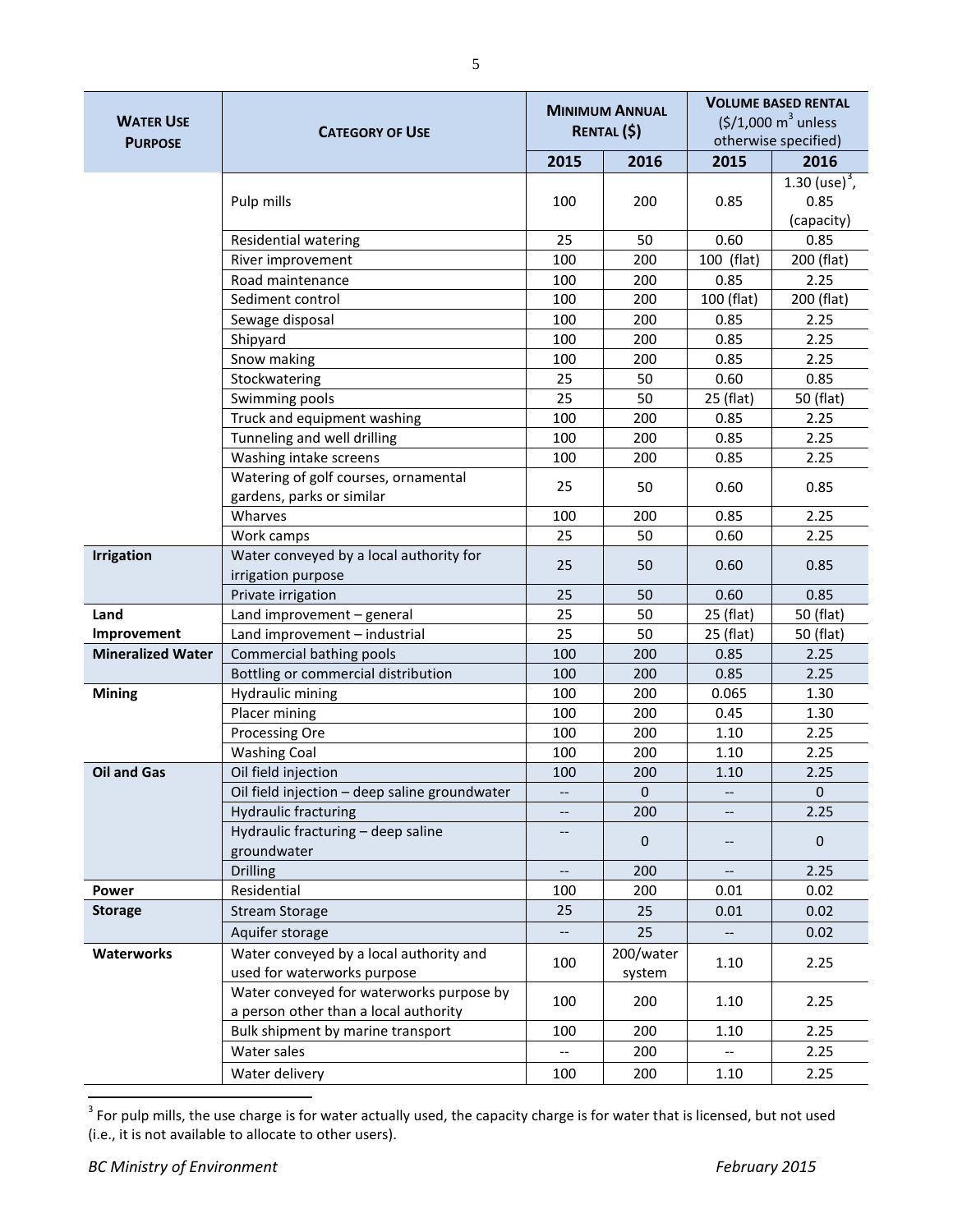| <b>WATER USE</b><br><b>PURPOSE</b> | <b>CATEGORY OF USE</b>             | <b>MINIMUM ANNUAL</b><br>RENTAL (\$) |      | <b>VOLUME BASED RENTAL</b><br>$(\frac{\xi}{1,000} \text{ m}^3 \text{ unless})$<br>otherwise specified) |         |
|------------------------------------|------------------------------------|--------------------------------------|------|--------------------------------------------------------------------------------------------------------|---------|
|                                    |                                    | 2015                                 | 2016 | 2015                                                                                                   | 2016    |
| <b>Permits over</b>                | Occupied by a dam                  | 50<br>100                            |      | 120/                                                                                                   | 120/    |
| crown land                         |                                    |                                      |      | hectare                                                                                                | hectare |
|                                    |                                    | 10                                   |      | 7.50/                                                                                                  | 7.50/   |
|                                    | Flooded or occupied by other works |                                      | 20   | hectare                                                                                                | hectare |

#### **Power commercial and power general**

- Annual rentals will not change in 2016
- Application fees will change to a sliding scale approach
- Application fees will be based on the proposed nameplate capacity or the proposed increase in nameplate capacity of the power plant and will be:
	- o <1 megawatt (MW) \$1/kilowatt (kW)
	- o >1MW \$250/MW
- Minimum application fee of \$250
- Maximum application fee of \$10,000

For example:

| Capacity (kW) | <b>Current</b> | <b>Sliding Scale</b> |
|---------------|----------------|----------------------|
| 5             | \$5,000        | \$250                |
| 200           | \$5,000        | \$250                |
| 750           | \$5,000        | \$750                |
| 7,000         | \$5,000        | \$2,500              |
| 15,000        | \$5,000        | \$4,500              |
| 22,000        | \$10,000       | \$6,300              |
| 151,000       | \$10,000       | \$10,000             |
| 1,098,000     | \$10,000       | \$10,000             |

#### **Table 3. Fees for Amendments, Apportionments, and Transfers of Appurtenancy**

- Amendment fees are calculated based on the water use purpose of the originating or parent licence
- Fees are per application, except where multiple licences result from the apportionment of a single licence

| <b>WATER USE</b><br><b>PURPOSE</b> | <b>CATEGORY OF USE</b>                                   | <b>APPLICATION FEE FOR AN AMENDMENT, A TRANSFER OF</b><br>APPURTENANCY, AN APPORTIONMENT (\$) |       |  |
|------------------------------------|----------------------------------------------------------|-----------------------------------------------------------------------------------------------|-------|--|
|                                    |                                                          | 2015                                                                                          | 2016  |  |
| Conservation                       | Storage of water                                         | 100                                                                                           | 125   |  |
|                                    | Use of water                                             | 100                                                                                           | 125   |  |
|                                    | Construction of works in and about streams               | 100                                                                                           | 125   |  |
| <b>Domestic</b>                    | <b>Domestic</b>                                          | 100                                                                                           | 125   |  |
| <b>Industrial</b>                  | Amusement parks                                          | 500                                                                                           | 500   |  |
|                                    | Bottling fresh water <100,000 $m^3$ /year                | 500                                                                                           | 500   |  |
|                                    | Bottling fresh water $\geq 100,000$ m <sup>3</sup> /year | 500                                                                                           | 1,000 |  |
|                                    | Brake cooling                                            | 500                                                                                           | 500   |  |
|                                    | Camps (non-work camp)                                    | 500                                                                                           | 125   |  |
|                                    | Churches and community halls                             | 500                                                                                           | 125   |  |
|                                    | Composting                                               | --                                                                                            | 125   |  |
|                                    | Cooling                                                  | 500                                                                                           | 500   |  |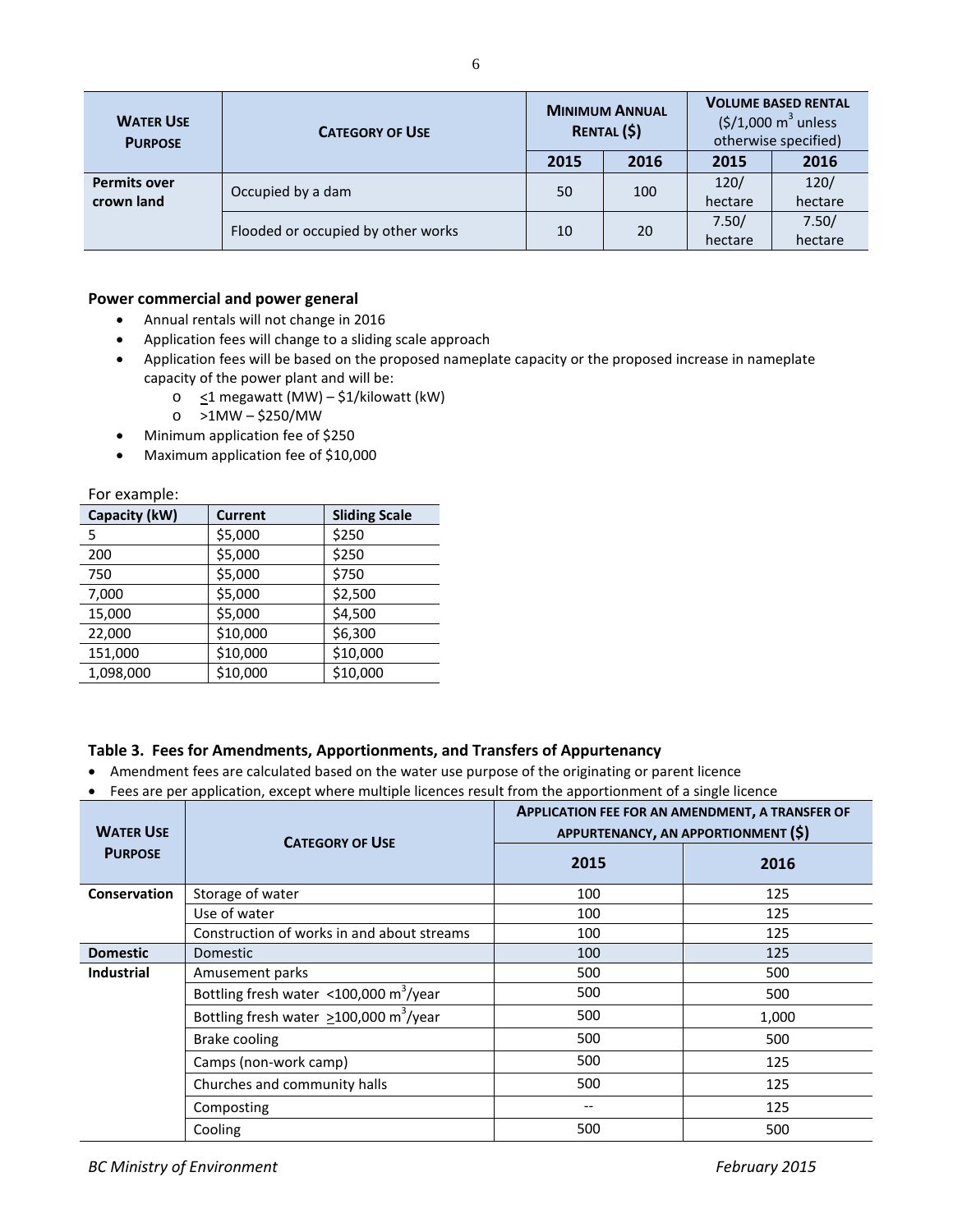| <b>WATER USE</b> | <b>CATEGORY OF USE</b>                                            | <b>APPLICATION FEE FOR AN AMENDMENT, A TRANSFER OF</b><br>APPURTENANCY, AN APPORTIONMENT (\$) |            |  |
|------------------|-------------------------------------------------------------------|-----------------------------------------------------------------------------------------------|------------|--|
| <b>PURPOSE</b>   |                                                                   | 2015                                                                                          | 2016       |  |
|                  | Crop suppression                                                  | 500                                                                                           | 125        |  |
|                  | Crop washing                                                      | --                                                                                            | 125        |  |
|                  | Dewatering                                                        | 500                                                                                           | 500        |  |
|                  | Dust control and soil compaction                                  | 500                                                                                           | 500        |  |
|                  | Effluent dilution or treatment                                    | 500                                                                                           | 500        |  |
|                  | Enterprise                                                        | 500                                                                                           | 500        |  |
|                  | <b>Exhibition grounds</b>                                         | 500                                                                                           | 125        |  |
|                  | Fire prevention                                                   | 500                                                                                           | 500        |  |
|                  | Fire protection                                                   | 500                                                                                           | 500        |  |
|                  | Fish hatcheries                                                   | 500                                                                                           | 250        |  |
|                  | Flood harvesting                                                  | 500                                                                                           | 125        |  |
|                  |                                                                   | 500                                                                                           | 125        |  |
|                  | Frost protection                                                  | 500                                                                                           |            |  |
|                  | Game farm                                                         |                                                                                               | 125        |  |
|                  | Garbage dumps                                                     | 500                                                                                           | 500        |  |
|                  | Greenhouses                                                       | 500                                                                                           | 125        |  |
|                  | Heat exchangers (industrial or commercial)                        | 500                                                                                           | 500        |  |
|                  | Heat exchangers (residential)                                     | 500                                                                                           | 125        |  |
|                  | Pesticide/fertilizer application                                  | --                                                                                            | 500        |  |
|                  | Hydroseeding                                                      | --                                                                                            | 500        |  |
|                  | Ice making                                                        | 500                                                                                           | 500        |  |
|                  | Institutions                                                      | 500                                                                                           | 125        |  |
|                  | Kennels                                                           | 500                                                                                           | 125        |  |
|                  | Mining and quarrying equipment                                    | 500                                                                                           | 500        |  |
|                  | <b>Nurseries</b>                                                  | 500                                                                                           | 125        |  |
|                  | Overburden disposal                                               | 500                                                                                           | 500        |  |
|                  | Ponds and aquaculture                                             | 500                                                                                           | 125        |  |
|                  | Pressure testing and flushing                                     | 500                                                                                           | 500        |  |
|                  | Processing                                                        | 500                                                                                           | 500        |  |
|                  | <b>Public facilities</b>                                          | 500                                                                                           | 125        |  |
|                  | Pulp mills                                                        | 500                                                                                           | 1,000      |  |
|                  | Residential watering                                              | 500                                                                                           | 125        |  |
|                  | River improvement<br>Road maintenance                             | 500<br>500                                                                                    | 500<br>500 |  |
|                  | Sediment control                                                  | 500                                                                                           | 500        |  |
|                  | Sewage disposal                                                   | 500                                                                                           | 500        |  |
|                  | Shipyard                                                          | 500                                                                                           | 500        |  |
|                  | Snow making                                                       | 500                                                                                           | 500        |  |
|                  | Stockwatering                                                     | 500                                                                                           | 125        |  |
|                  | Swimming pools                                                    | 500                                                                                           | 125        |  |
|                  | Truck and equipment washing                                       | 500                                                                                           | 500        |  |
|                  | Tunneling and well drilling                                       | 500                                                                                           | 500        |  |
|                  | Washing intake screens                                            | 500                                                                                           | 500        |  |
|                  | Watering of golf courses, ornamental<br>gardens, parks or similar | 500                                                                                           | 125        |  |
|                  | Wharves                                                           | 500                                                                                           | 500        |  |